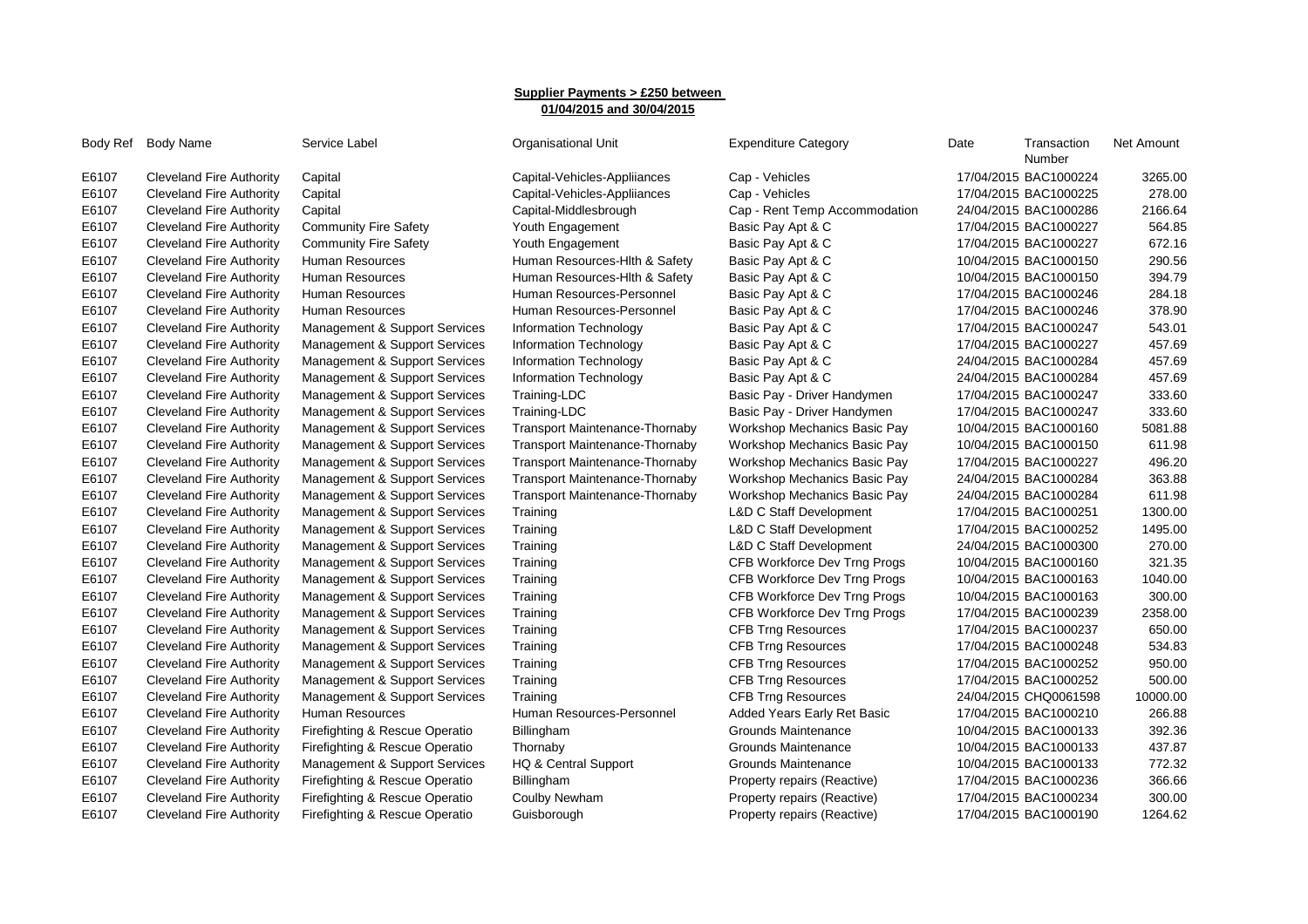E6107 Cleveland Fire Authority Firefighting & Rescue Operatio Marine Property repairs (Reactive) 10/04/2015 BAC1000149 467.71

E6107 Cleveland Fire Authority Firefighting & Rescue Operatio Firefighting & Rescue Building Security 24/04/2015 BAC1000282 446.40

E6107 Cleveland Fire Authority Firefighting & Rescue Operatio Marine Property repairs (Reactive) 10/04/2015 BAC1000149 456.31 E6107 Cleveland Fire Authority Firefighting & Rescue Operatio Stockton Property repairs (Reactive) 17/04/2015 BAC1000190 324.63 E6107 Cleveland Fire Authority Firefighting & Rescue Operatio Stockton Property repairs (Reactive) 10/04/2015 BAC1000149 322.21 E6107 Cleveland Fire Authority Management & Support Services HQ & Central Support Property repairs (Reactive) 10/04/2015 BAC1000133 695.18 E6107 Cleveland Fire Authority Management & Support Services HQ & Central Support Property repairs (Reactive) 10/04/2015 BAC1000149 572.83 E6107 Cleveland Fire Authority Management & Support Services Transport Maintenance-Thornaby Property repairs (Reactive) 24/04/2015 BAC1000287 301.87 E6107 Cleveland Fire Authority Firefighting & Rescue Operatio Billingham Property Mtce (Planned) 10/04/2015 BAC1000166 2790.00 E6107 Cleveland Fire Authority Firefighting & Rescue Operatio Saltburn Property Mtce (Planned) 17/04/2015 BAC1000183 468.00 E6107 Cleveland Fire Authority Firefighting & Rescue Operatio Saltburn Property Mtce (Planned) 17/04/2015 BAC1000183 468.00 E6107 Cleveland Fire Authority Firefighting & Rescue Operatio Saltburn Property Mtce (Planned) 17/04/2015 BAC1000183 270.00 E6107 Cleveland Fire Authority Community Fire Safety Youth Engagement-Redcar Gas Vat 17.5% Metered Supply 24/04/2015 BAC1000295 334.24 E6107 Cleveland Fire Authority Firefighting & Rescue Operatio Coulby Newham Gas Vat 17.5% Metered Supply 24/04/2015 BAC1000295 1245.12 E6107 Cleveland Fire Authority Firefighting & Rescue Operatio Grangetown Gas Vat 17.5% Metered Supply 24/04/2015 BAC1000295 679.39 E6107 Cleveland Fire Authority Firefighting & Rescue Operatio Guisborough Gas Vat 17.5% Metered Supply 24/04/2015 BAC1000295 315.77 E6107 Cleveland Fire Authority Firefighting & Rescue Operatio Marine Gas Vat 17.5% Metered Supply 24/04/2015 BAC1000295 414.04 E6107 Cleveland Fire Authority Firefighting & Rescue Operatio Redcar Gas Vat 17.5% Metered Supply 24/04/2015 BAC1000295 425.39 E6107 Cleveland Fire Authority Firefighting & Rescue Operatio Saltburn Gas Vat 17.5% Metered Supply 24/04/2015 BAC1000295 283.20 E6107 Cleveland Fire Authority Firefighting & Rescue Operatio Stockton Gas Vat 17.5% Metered Supply 24/04/2015 BAC1000295 1204.56 E6107 Cleveland Fire Authority Firefighting & Rescue Operatio Stranton Gas Vat 17.5% Metered Supply 24/04/2015 BAC1000295 1096.49 E6107 Cleveland Fire Authority Firefighting & Rescue Operatio Thornaby Gas Vat 17.5% Metered Supply 24/04/2015 BAC1000295 1485.94 E6107 Cleveland Fire Authority Firefighting & Rescue Operatio Yarm Gas Vat 17.5% Metered Supply 24/04/2015 BAC1000295 393.77 E6107 Cleveland Fire Authority Management & Support Services HQ & Central Support Gas Vat 17.5% Metered Supply 24/04/2015 BAC1000295 1556.97 E6107 Cleveland Fire Authority Management & Support Services Procurement/Stores-Stores Gas Vat 17.5% Metered Supply 24/04/2015 BAC1000295 742.97 E6107 Cleveland Fire Authority Management & Support Services Training-LDC Gas Vat 17.5% Metered Supply 24/04/2015 BAC1000295 2038.17 E6107 Cleveland Fire Authority Management & Support Services Transport Maintenance-Thornaby Gas Vat 17.5% Metered Supply 24/04/2015 BAC1000295 742.97 E6107 Cleveland Fire Authority Community Fire Safety Youth Engagement-Redcar Electricity Vat 17.5% Standard 24/04/2015 BAC1000280 541.57 E6107 Cleveland Fire Authority Firefighting & Rescue Operatio Billingham Electricity Vat 17.5% Standard 24/04/2015 BAC1000280 634.97 E6107 Cleveland Fire Authority Firefighting & Rescue Operatio Coulby Newham Electricity Vat 17.5% Standard 24/04/2015 BAC1000280 716.75 E6107 Cleveland Fire Authority Firefighting & Rescue Operatio Grangetown Electricity Vat 17.5% Standard 24/04/2015 BAC1000280 679.11 E6107 Cleveland Fire Authority Firefighting & Rescue Operatio Marine Electricity Vat 17.5% Standard 24/04/2015 BAC1000280 573.44 E6107 Cleveland Fire Authority Firefighting & Rescue Operatio Redcar Electricity Vat 17.5% Standard 24/04/2015 BAC1000280 689.27 E6107 Cleveland Fire Authority Firefighting & Rescue Operatio Stockton Electricity Vat 17.5% Standard 24/04/2015 BAC1000280 1135.23 E6107 Cleveland Fire Authority Firefighting & Rescue Operatio Stranton Electricity Vat 17.5% Standard 24/04/2015 BAC1000280 951.50 E6107 Cleveland Fire Authority Firefighting & Rescue Operatio Thornaby Electricity Vat 17.5% Standard 24/04/2015 BAC1000280 755.12 E6107 Cleveland Fire Authority Firefighting & Rescue Operatio Yarm Electricity Vat 17.5% Standard 24/04/2015 BAC1000280 570.80 E6107 Cleveland Fire Authority Management & Support Services HQ & Central Support Electricity Vat 17.5% Standard 24/04/2015 BAC1000280 3564.95 E6107 Cleveland Fire Authority Management & Support Services Procurement/Stores-Stores Electricity Vat 17.5% Standard 24/04/2015 BAC1000280 377.55 E6107 Cleveland Fire Authority Management & Support Services Training-LDC Electricity Vat 17.5% Standard 24/04/2015 BAC1000280 1358.22 E6107 Cleveland Fire Authority Management & Support Services Transport Maintenance-Thornaby Electricity Vat 17.5% Standard 24/04/2015 BAC1000280 377.55 E6107 Cleveland Fire Authority Firefighting & Rescue Operatio Billingham Heating Oil Heating Oil 10/04/2015 BAC1000164 1862.40 E6107 Cleveland Fire Authority Firefighting & Rescue Operatio Billingham Water Charges - Metered 0% Vat 17/04/2015 BAC1000209 275.03 E6107 Cleveland Fire Authority Firefighting & Rescue Operatio Firefighting & Rescue Cleaning Materials 17/04/2015 BAC1000189 589.80 E6107 Cleveland Fire Authority Management & Support Services HQ & Central Support Fixtures & Fittings 10/04/2015 BAC1000165 738.00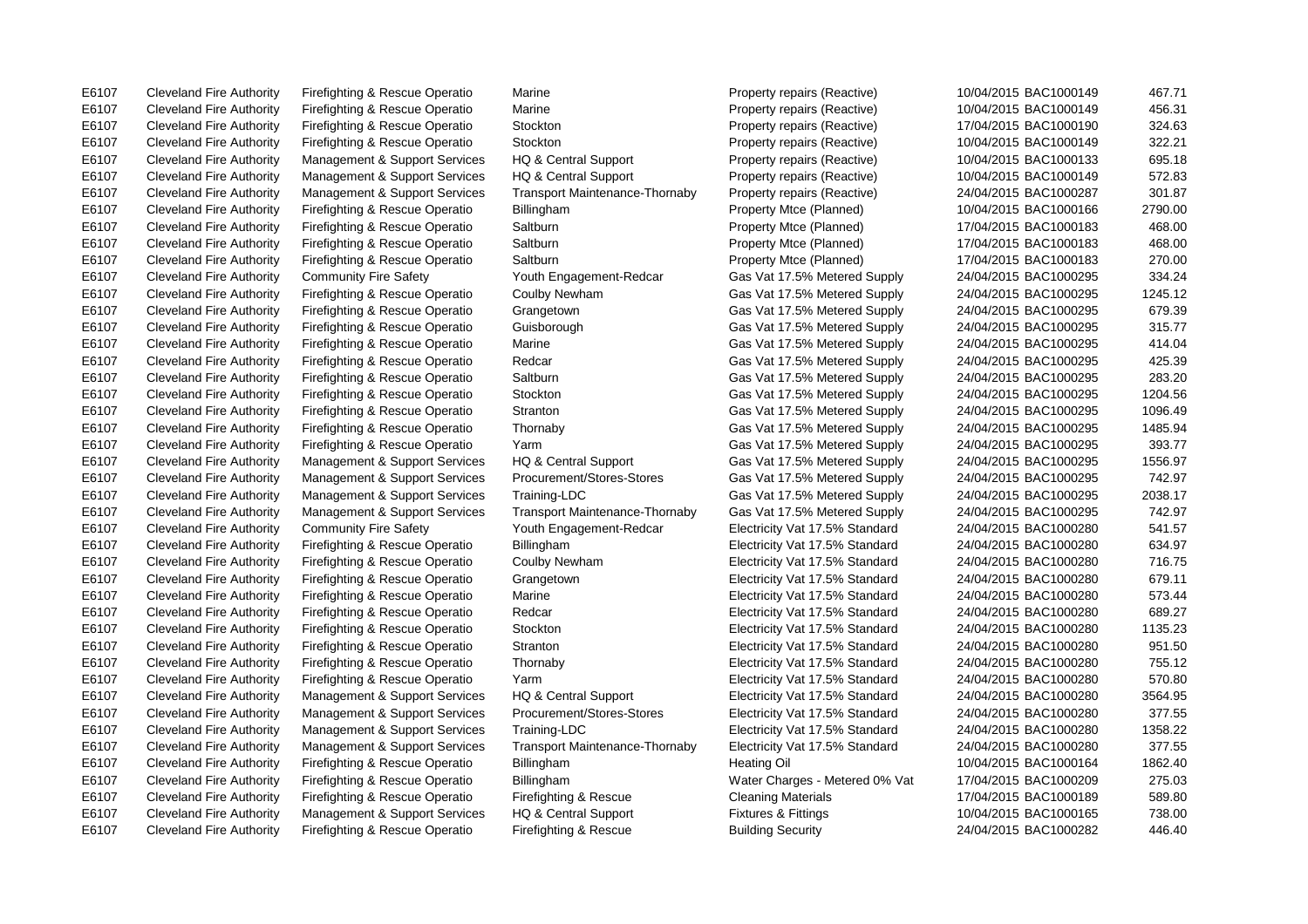E6107 Cleveland Fire Authority Management & Support Services Information Technology End User Software Maintenance 17/04/2015 BAC1000230 2160.00

E6107 Cleveland Fire Authority Management & Support Services HQ & Central Support Building Security 24/04/2015 BAC1000282 5826.45 E6107 Cleveland Fire Authority Firefighting & Rescue Operatio Billingham Derv Derv Derv 10/04/2015 BAC1000164 4234.58 E6107 Cleveland Fire Authority Firefighting & Rescue Operatio Coulby Newham Derv Derv 17/04/2015 BAC1000243 3694.29 E6107 Cleveland Fire Authority Firefighting & Rescue Operatio Redcar Derv Derv Derv 10/04/2015 BAC1000164 3726.80 E6107 Cleveland Fire Authority Management & Support Services HQ & Central Support Derv Derv 17/04/2015 BAC1000243 5057.25 E6107 Cleveland Fire Authority Management & Support Services SMT Contract Car Hire 17/04/2015 BAC1000241 2365.46 E6107 Cleveland Fire Authority Management & Support Services SMT Contract Car Hire 17/04/2015 BAC1000241 2585.35 E6107 Cleveland Fire Authority Management & Support Services SMT Contract Car Hire 24/04/2015 BAC1000293 301.92 E6107 Cleveland Fire Authority Management & Support Services SMT Contract Car Hire 24/04/2015 BAC1000293 291.74 E6107 Cleveland Fire Authority Management & Support Services Transport Maintenance-Thornaby Vehicle Repairs & Maintenance 24/04/2015 BAC1000290 400.00 E6107 Cleveland Fire Authority Management & Support Services Transport Maintenance-Thornaby Vehicle Repairs & Maintenance 24/04/2015 BAC1000290 1000.00 E6107 Cleveland Fire Authority Management & Support Services Transport Maintenance-Thornaby Vehicle Repairs & Maintenance 17/04/2015 BAC1000200 1607.74 E6107 Cleveland Fire Authority Management & Support Services Transport Maintenance-Thornaby Vehicle Repairs & Maintenance 10/04/2015 BAC1000126 15548.30 E6107 Cleveland Fire Authority Management & Support Services Transport Maintenance-Thornaby Vehicle Repairs & Maintenance 17/04/2015 BAC1000203 332.29 E6107 Cleveland Fire Authority Management & Support Services Transport Maintenance-Thornaby Vehicle Repairs & Maintenance 17/04/2015 BAC1000193 535.00 E6107 Cleveland Fire Authority Management & Support Services Transport Maintenance-Thornaby Vehicle Spare Parts 10/04/2015 BAC1000131 457.03 E6107 Cleveland Fire Authority Management & Support Services Transport Maintenance-Thornaby Vehicle Spare Parts 17/04/2015 BAC1000188 405.72 E6107 Cleveland Fire Authority Management & Support Services Transport Maintenance-Thornaby Workshop Consumables 10/04/2015 BAC1000130 272.90 E6107 Cleveland Fire Authority CIC - Revenue CIC - Contracts CIC - Contracts Operational Equipment 07/04/2015 0060000454 -7995.00 E6107 Cleveland Fire Authority CIC - Revenue CIC - Contracts CIC - Contracts Operational Equipment 07/04/2015 0060000454 -525.00 E6107 Cleveland Fire Authority Firefighting & Rescue Operatio Firefighting & Rescue Operational Equipment 10/04/2015 BAC1000161 347.13 E6107 Cleveland Fire Authority Firefighting & Rescue Operatio Firefighting & Rescue Operational Equipment 17/04/2015 BAC1000238 358.00 E6107 Cleveland Fire Authority Firefighting & Rescue Operatio Firefighting & Rescue Operational Equipment 17/04/2015 BAC1000238 590.00 E6107 Cleveland Fire Authority Management & Support Services Office Services Printer/Copier Leases 24/04/2015 BAC1000281 21164.82 E6107 Cleveland Fire Authority Management & Support Services Office Services Postages - General 10/04/2015 BAC1000144 1500.00 E6107 Cleveland Fire Authority Management & Support Services Office Services Postages - General 24/04/2015 BAC1000279 1500.00 E6107 Cleveland Fire Authority Management & Support Services Business Development Professional Fees (Property) 10/04/2015 BAC1000160 40694.49 E6107 Cleveland Fire Authority Management & Support Services HQ & Central Support Professional Fees (Property) 24/04/2015 BAC1000292 279.00 E6107 Cleveland Fire Authority Management & Support Services HQ & Central Support Professional Fees (Property) 10/04/2015 BAC1000169 7520.22 E6107 Cleveland Fire Authority Firefighting & Rescue Operatio Firefighting & Rescue Uniforms/Protective Clothing 24/04/2015 BAC1000273 324.48 E6107 Cleveland Fire Authority Firefighting & Rescue Operatio Firefighting & Rescue Uniforms/Protective Clothing 10/04/2015 BAC1000162 976.80 E6107 Cleveland Fire Authority Firefighting & Rescue Operatio Firefighting & Rescue Uniforms/Protective Clothing 10/04/2015 BAC1000162 976.80 E6107 Cleveland Fire Authority Firefighting & Rescue Operatio Firefighting & Rescue Uniforms/Protective Clothing 24/04/2015 CHQ0061596 1410.50 E6107 Cleveland Fire Authority Firefighting & Rescue Operatio Firefighting & Rescue Uniforms/Protective Clothing 24/04/2015 CHQ0061596 2015.00 E6107 Cleveland Fire Authority Firefighting & Rescue Operatio Firefighting & Rescue Uniforms/Protective Clothing 24/04/2015 CHQ0061596 806.00 E6107 Cleveland Fire Authority Firefighting & Rescue Operatio Middlesbrough Telephone - Rental 17/04/2015 BAC1000204 1179.53 E6107 Cleveland Fire Authority Firefighting & Rescue Operatio Middlesbrough Telephone - Rental 24/04/2015 BAC1000269 410.44 E6107 Cleveland Fire Authority Firefighting & Rescue Operatio Mobilisation & Communication(e Radio Scheme 24/04/2015 BAC1000271 550.00 E6107 Cleveland Fire Authority Firefighting & Rescue Operatio Mobilisation & Communication(e Cellphones 17/04/2015 BAC1000215 1252.39 E6107 Cleveland Fire Authority Firefighting & Rescue Operatio Mobilisation & Communication(e Cellphones 24/04/2015 BAC1000275 -1227.74 E6107 Cleveland Fire Authority Firefighting & Rescue Operatio Mobilisation & Communication(e Cellphones 24/04/2015 BAC1000275 2881.86 E6107 Cleveland Fire Authority Firefighting & Rescue Operatio Mobilisation & Communication(e Cellphones 17/04/2015 BAC1000185 795.00 E6107 Cleveland Fire Authority Firefighting & Rescue Operatio Mobilisation & Communication(e Control Room Equipment 10/04/2015 BAC1000155 510.77 E6107 Cleveland Fire Authority Firefighting & Rescue Operatio Mobilisation & Communication(e Firelink 10/04/2015 BAC1000154 19694.08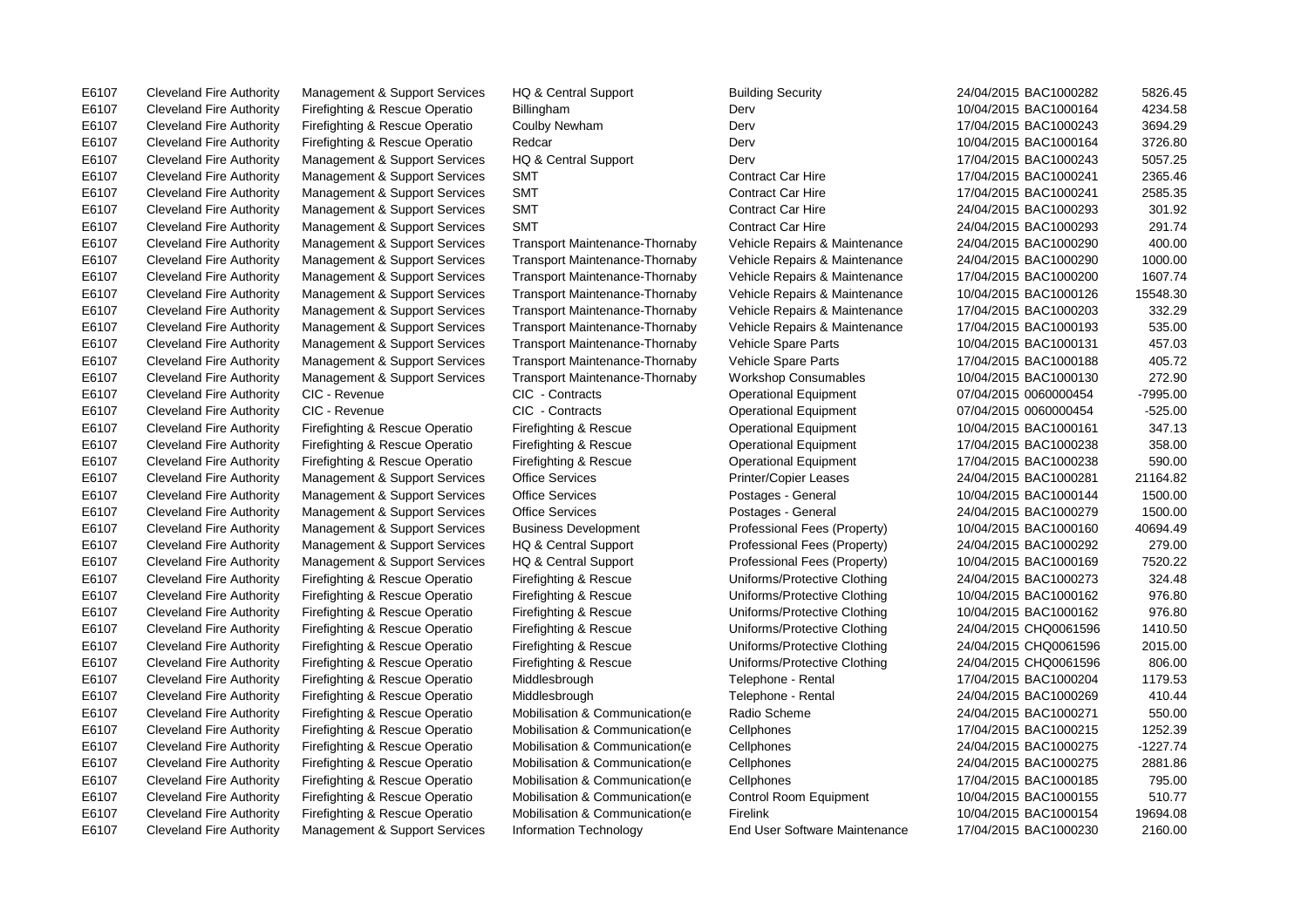| E6107 | <b>Cleveland Fire Authority</b> | Management & Support Services  | Information Technology            | <b>Communications Costs</b>         | 24/04/2015 BAC1000283 | 16051.00  |
|-------|---------------------------------|--------------------------------|-----------------------------------|-------------------------------------|-----------------------|-----------|
| E6107 | <b>Cleveland Fire Authority</b> | Firefighting & Rescue Operatio | Mobilisation & Communication (e)  | Finds/Hazardous Materials           | 17/04/2015 BAC1000244 | 9140.00   |
| E6107 | Cleveland Fire Authority        | Management & Support Services  | Training-LDC                      | <b>Catering Facilities</b>          | 10/04/2015 BAC1000157 | 458.50    |
| E6107 | <b>Cleveland Fire Authority</b> | Firefighting & Rescue Operatio | Firefighting & Rescue             | Disposal of Toxic Substances        | 10/04/2015 CHQ0061587 | 1275.00   |
| E6107 | <b>Cleveland Fire Authority</b> | CDC.                           | <b>Corporate Expenses</b>         | <b>Local Government Association</b> | 24/04/2015 BAC1000285 | 6402.72   |
| E6107 | <b>Cleveland Fire Authority</b> | Management & Support Services  | HQ & Central Support              | Subscriptions                       | 17/04/2015 BAC1000211 | 948.00    |
| E6107 | <b>Cleveland Fire Authority</b> | Management & Support Services  | HQ & Central Support              | Long Service/Good Conduct/rewa      | 24/04/2015 BAC1000303 | 296.00    |
| E6107 | <b>Cleveland Fire Authority</b> | <b>Community Fire Safety</b>   | Prevention & Education            | <b>Risk Reduction Equipment</b>     | 10/04/2015 BAC1000136 | 798.00    |
| E6107 | <b>Cleveland Fire Authority</b> | <b>Community Fire Safety</b>   | Prevention & Education            | Smoke Alarms                        | 10/04/2015 BAC1000156 | 1156.00   |
| E6107 | <b>Cleveland Fire Authority</b> | <b>Community Fire Safety</b>   | Prevention & Education            | Smoke Alarms                        | 10/04/2015 BAC1000156 | 959.48    |
| E6107 | Cleveland Fire Authority        | <b>Community Fire Safety</b>   | <b>Prevention &amp; Education</b> | Smoke Alarms                        | 10/04/2015 BAC1000156 | 1156.00   |
| E6107 | <b>Cleveland Fire Authority</b> | Human Resources                | Human Resources-Occptnl Health    | South Tees Health                   | 10/04/2015 BAC1000168 | 699.00    |
| E6107 | <b>Cleveland Fire Authority</b> | Human Resources                | Human Resources-Occptnl Health    | South Tees Health                   | 24/04/2015 BAC1000302 | 12546.31  |
| E6107 | Cleveland Fire Authority        | Human Resources                | Human Resources-Occptnl Health    | South Tees Health                   | 24/04/2015 BAC1000302 | $-728.92$ |
| E6107 | <b>Cleveland Fire Authority</b> | Human Resources                | Human Resources-Occptnl Health    | South Tees Health                   | 24/04/2015 BAC1000302 | 12546.31  |
| E6107 | Cleveland Fire Authority        | Human Resources                | Human Resources-Occptnl Health    | South Tees Health                   | 24/04/2015 BAC1000302 | -4787.84  |
| E6107 | <b>Cleveland Fire Authority</b> | Human Resources                | Human Resources-Hith & Safety     | Health & Safety                     | 17/04/2015 CHQ0061593 | 335.00    |
| E6107 | <b>Cleveland Fire Authority</b> | Human Resources                | Human Resources-Personnel         | <b>Equal Opportunities</b>          | 10/04/2015 BAC1000151 | 2000.00   |
| E6107 | <b>Cleveland Fire Authority</b> | Management & Support Services  | Finance                           | <b>Financial Services</b>           | 24/04/2015 BAC1000261 | 751.50    |
| E6107 | <b>Cleveland Fire Authority</b> | Management & Support Services  | Finance                           | <b>Financial Services</b>           | 24/04/2015 BAC1000261 | 466.50    |
| E6107 | <b>Cleveland Fire Authority</b> | Management & Support Services  | Legal Services                    | Legal Support                       | 24/04/2015 BAC1000289 | 433.34    |
|       |                                 |                                |                                   |                                     |                       |           |
|       |                                 |                                |                                   |                                     |                       |           |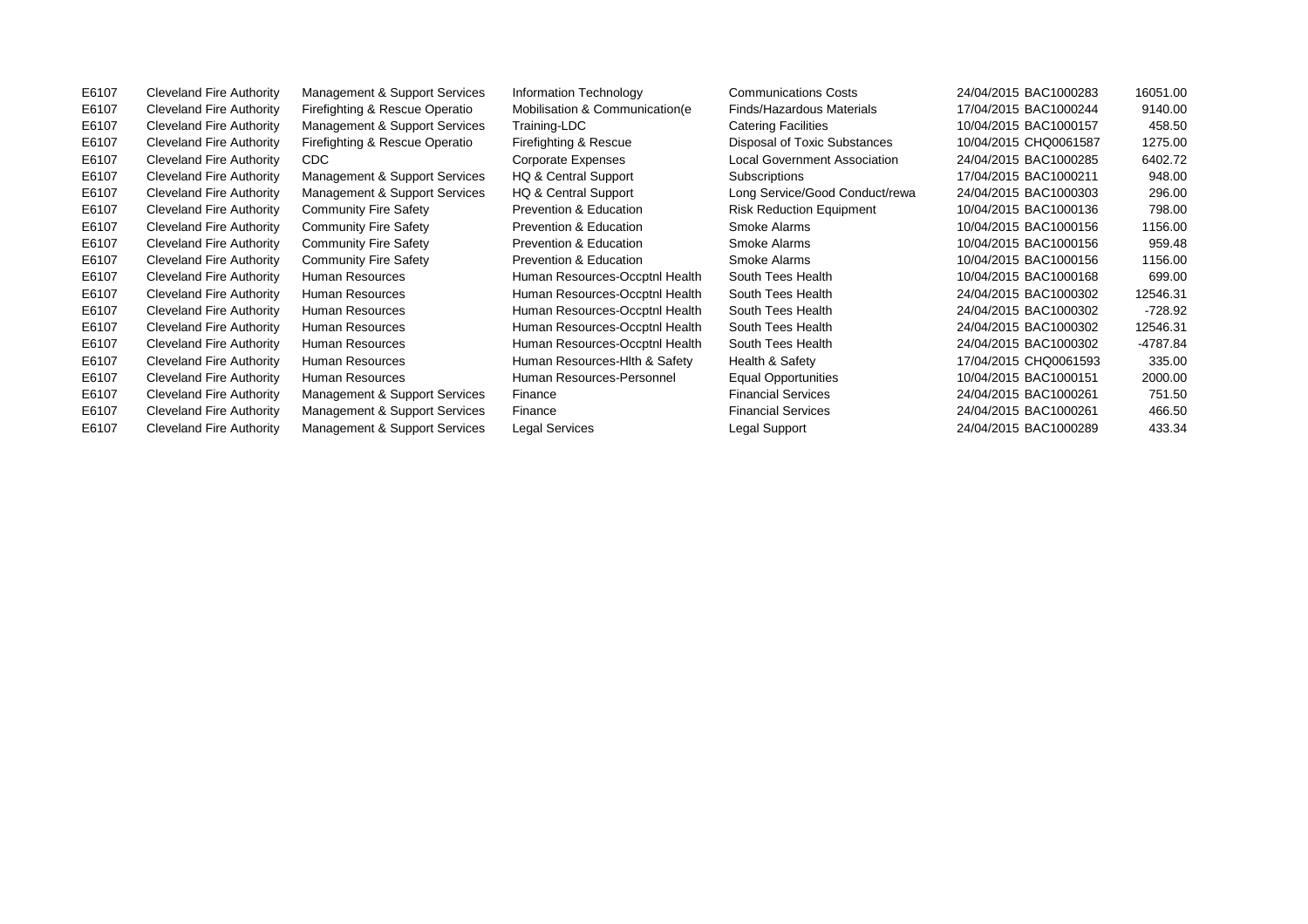| Capital or | Supplier name                           | Ref  |
|------------|-----------------------------------------|------|
| Revenue    |                                         |      |
| revenue    | <b>Cyberlyne Communications Limited</b> | 1094 |
| revenue    | MedTree                                 | 1295 |
| revenue    | Portakabin Limited                      | 1678 |
| revenue    | Jo Hand Recruitment Limited             | 1431 |
| revenue    | Jo Hand Recruitment Limited             | 1431 |
| revenue    | Jo Hand Recruitment Limited             | 1431 |
| revenue    | Jo Hand Recruitment Limited             | 1431 |
| revenue    | Gem Partnership Ltd (Factored)          | 2963 |
| revenue    | Gem Partnership Ltd (Factored)          | 2963 |
| revenue    | <b>FSH Recruitment Solutions Ltd</b>    | 2991 |
| revenue    | Jo Hand Recruitment Limited             | 1431 |
| revenue    | Jo Hand Recruitment Limited             | 1431 |
| revenue    | Jo Hand Recruitment Limited             | 1431 |
| revenue    | <b>FSH Recruitment Solutions Ltd</b>    | 2991 |
| revenue    | <b>FSH Recruitment Solutions Ltd</b>    | 2991 |
| revenue    | CFB Risk Management Service CIC         | 2749 |
| revenue    | Jo Hand Recruitment Limited             | 1431 |
| revenue    | Jo Hand Recruitment Limited             | 1431 |
| revenue    | Jo Hand Recruitment Limited             | 1431 |
| revenue    | Jo Hand Recruitment Limited             | 1431 |
| revenue    | <b>Beyond Driving Ltd</b>               | 3027 |
| revenue    | John Wigfull & Co Ltd                   | 3028 |
| revenue    | Spadenext Ltd                           | 2972 |
| revenue    | CFB Risk Management Service CIC         | 2749 |
| revenue    | Cinnamon Active                         | 2815 |
| revenue    | Cinnamon Active                         | 2815 |
| revenue    | Serco Limited                           | 2416 |
| revenue    | Britannia Test & Measurement Limited    | 2316 |
| revenue    | <b>HHE Sourcing Ltd</b>                 | 3007 |
| revenue    | John Wigfull & Co Ltd                   | 3028 |
| revenue    | John Wigfull & Co Ltd                   | 3028 |
| revenue    | <b>PDRPRO Limited</b>                   | 1263 |
| revenue    | <b>Teesside Pension Fund</b>            | 677  |
| revenue    | Hartlepool Borough Council              | 348  |
| revenue    | Hartlepool Borough Council              | 348  |
| revenue    | Hartlepool Borough Council              | 348  |
| revenue    | W O Silmon Limited                      | 2295 |
| revenue    | Gilgen Door Systems UK Ltd              | 2247 |
| revenue    | Hartlepool Borough Council              | 348  |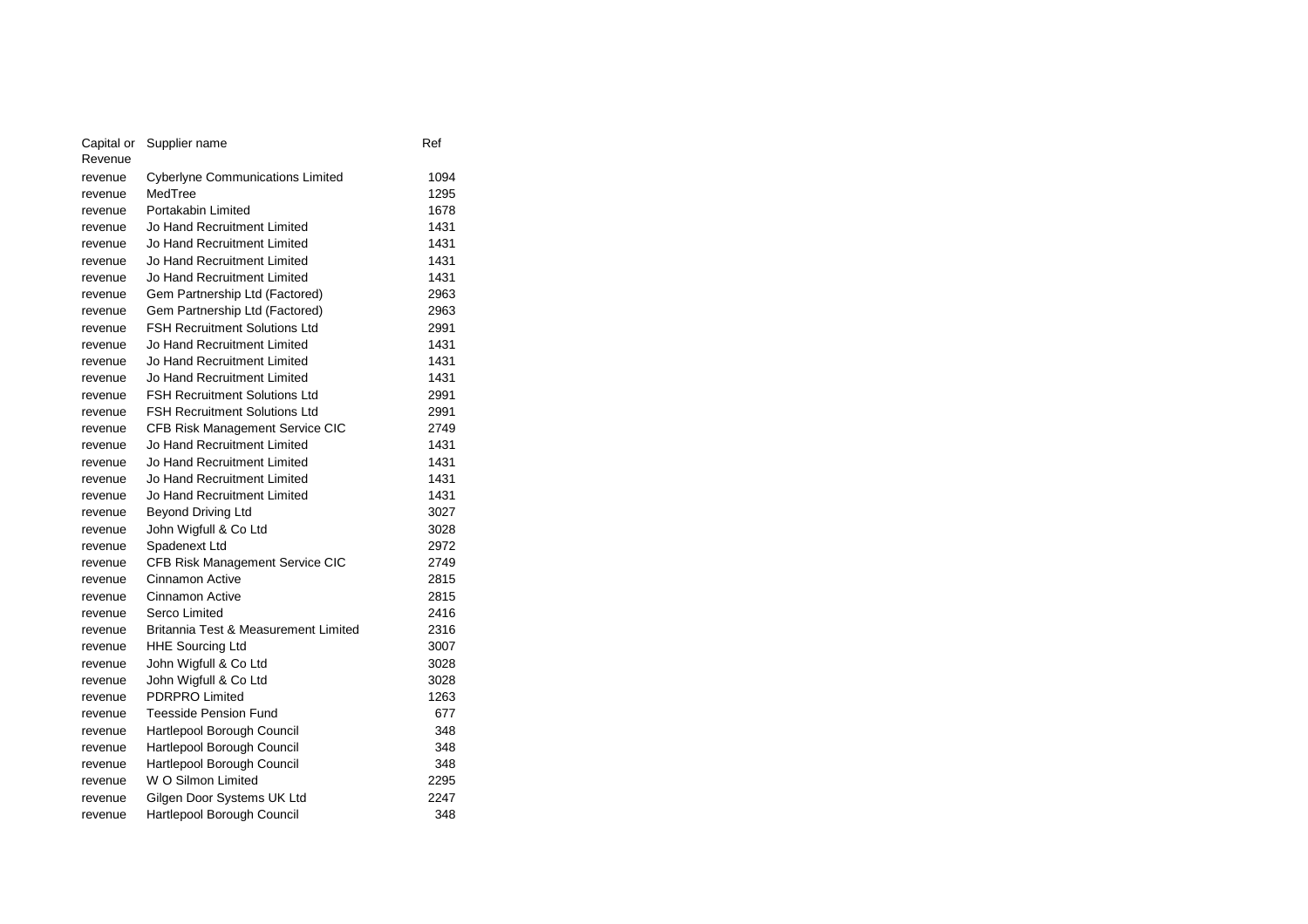| revenue | Mitie Technical Facilities Management Lt | 1018 |
|---------|------------------------------------------|------|
| revenue | Mitie Technical Facilities Management Lt | 1018 |
| revenue | Hartlepool Borough Council               | 348  |
| revenue | Mitie Technical Facilities Management Lt | 1018 |
| revenue | Hartlepool Borough Council               | 348  |
| revenue | Mitie Technical Facilities Management Lt | 1018 |
| revenue | Chubb Fire & Security Ltd                | 2042 |
| revenue | <b>Clover Controls Ltd</b>               | 2987 |
| revenue | Airservices UK                           | 158  |
| revenue | Airservices UK                           | 158  |
| revenue | Airservices UK                           | 158  |
| revenue | Corona Energy                            | 2641 |
| revenue | Corona Energy                            | 2641 |
| revenue | Corona Energy                            | 2641 |
| revenue | Corona Energy                            | 2641 |
| revenue | Corona Energy                            | 2641 |
| revenue | Corona Energy                            | 2641 |
| revenue | Corona Energy                            | 2641 |
| revenue | Corona Energy                            | 2641 |
| revenue | Corona Energy                            | 2641 |
| revenue | Corona Energy                            | 2641 |
| revenue | Corona Energy                            | 2641 |
| revenue | Corona Energy                            | 2641 |
| revenue | Corona Energy                            | 2641 |
| revenue | Corona Energy                            | 2641 |
| revenue | Corona Energy                            | 2641 |
| revenue | Npower Northern Limited                  | 950  |
| revenue | Npower Northern Limited                  | 950  |
| revenue | Npower Northern Limited                  | 950  |
| revenue | Npower Northern Limited                  | 950  |
| revenue | Npower Northern Limited                  | 950  |
| revenue | Npower Northern Limited                  | 950  |
| revenue | Npower Northern Limited                  | 950  |
| revenue | Npower Northern Limited                  | 950  |
| revenue | Npower Northern Limited                  | 950  |
| revenue | Npower Northern Limited                  | 950  |
| revenue | Npower Northern Limited                  | 950  |
| revenue | Npower Northern Limited                  | 950  |
| revenue | Npower Northern Limited                  | 950  |
| revenue | Npower Northern Limited                  | 950  |
| revenue | Harvest Energy Ltd                       | 2923 |
| revenue | Northumbrian Water                       | 656  |
| revenue | <b>Greenham Trading Limited</b>          | 332  |
| revenue | <b>Carson Office Environments</b>        | 2973 |
| revenue | <b>Churchill Security Solutions Ltd</b>  | 1360 |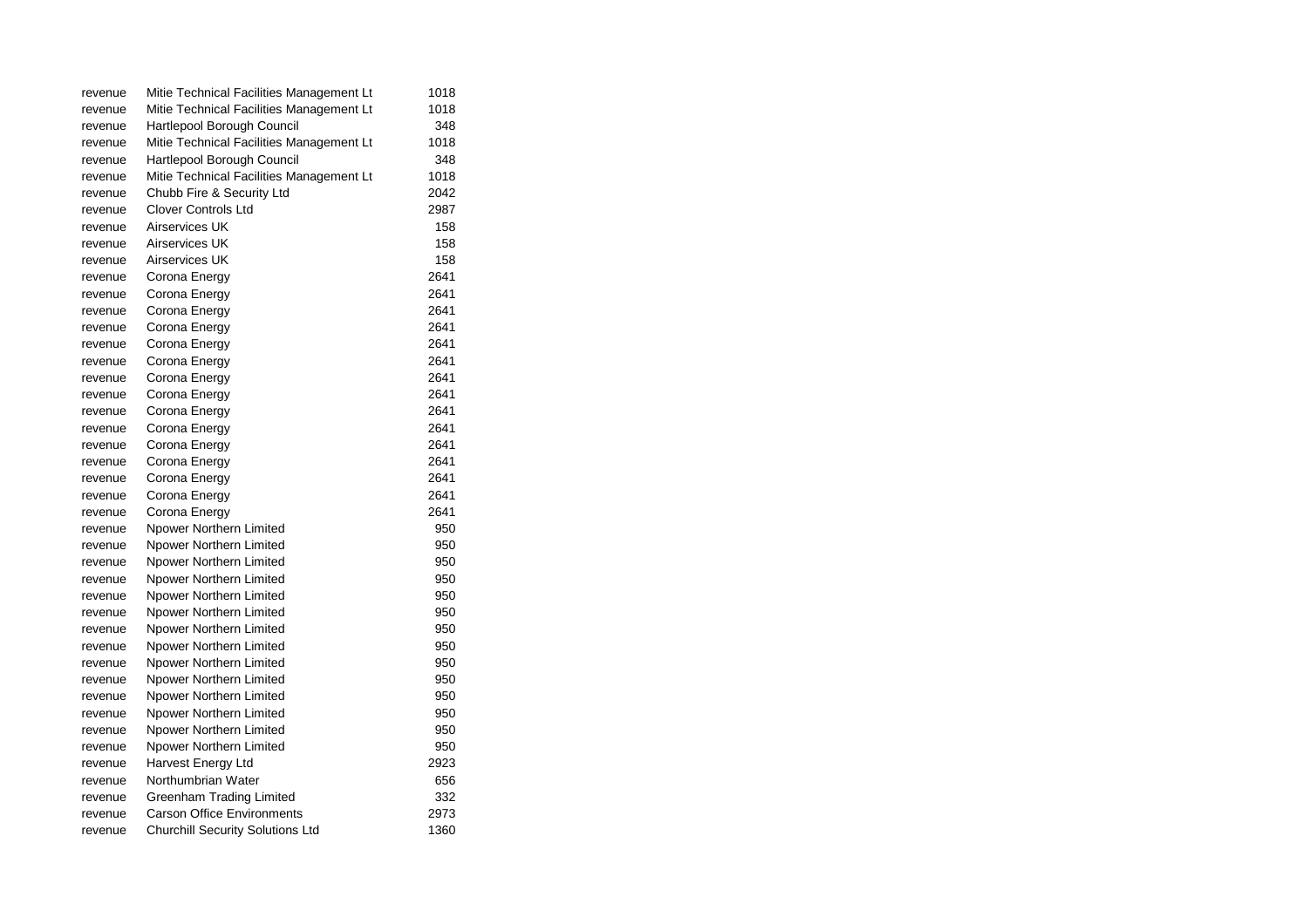| revenue | <b>Churchill Security Solutions Ltd</b>   | 1360 |
|---------|-------------------------------------------|------|
| revenue | Harvest Energy Ltd                        | 2923 |
| revenue | Harvest Energy Ltd                        | 2923 |
| revenue | Harvest Energy Ltd                        | 2923 |
| revenue | Harvest Energy Ltd                        | 2923 |
| revenue | Inchcape Fleet Solutions                  | 2583 |
| revenue | Inchcape Fleet Solutions                  | 2583 |
| revenue | Inchcape Fleet Solutions                  | 2583 |
| revenue | Inchcape Fleet Solutions                  | 2583 |
| revenue | Cooper Teesside                           | 2330 |
| revenue | <b>Cooper Teesside</b>                    | 2330 |
| revenue | <b>Cummins Business Services</b>          | 542  |
| revenue | Direct Access Platforms Ltd               | 157  |
| revenue | Mitchell Diesel Limited                   | 566  |
| revenue | Nesmo Truck Bodies                        | 431  |
| revenue | <b>Fleet Factors Limited</b>              | 322  |
| revenue | <b>Fleet Factors Limited</b>              | 322  |
| revenue | Colin Smails                              | 204  |
| revenue | Bosuns Locker (Deactivated)               | 3025 |
| revenue | <b>Bosuns Locker (Deactivated)</b>        | 3025 |
| revenue | <b>Babcock Critical Services Limited</b>  | 2769 |
| revenue | <b>Holmatro UK Limited</b>                | 2346 |
| revenue | <b>Holmatro UK Limited</b>                | 2346 |
| revenue | The Danwood Group Limited                 | 994  |
| revenue | Neopost Limited                           | 857  |
| revenue | Neopost Limited                           | 857  |
| revenue | CFB Risk Management Service CIC           | 2749 |
| revenue | Intelligent Data Systems UK               | 2464 |
| revenue | URS Infastructure & Enviroment UK Ltd     | 3019 |
| revenue | Berendsen UK Ltd                          | 713  |
| revenue | Rosenbauer UK plc                         | 2809 |
| revenue | Rosenbauer UK plc (Do not Use)            | 2809 |
| revenue | Southcombe Brothers Limited               | 216  |
| revenue | Southcombe Brothers Limited               | 216  |
| revenue | Southcombe Brothers Limited               | 216  |
| revenue | <b>B T Telecommunications Plc</b>         | 571  |
| revenue | <b>B T Telecommunications Plc</b>         | 571  |
| revenue | <b>Wardair Direct Limited</b>             | 603  |
| revenue | O2 (Uk) Limited                           | 779  |
| revenue | O2 (Uk) Limited                           | 779  |
| revenue | O2 (Uk) Limited                           | 779  |
| revenue | Orange Personal Comm Services Ltd         | 191  |
| revenue | <b>British Telecommunications Plc</b>     | 2082 |
| revenue | <b>Communities &amp; Local Government</b> | 2007 |
| revenue | Civica UK Limited                         | 1902 |